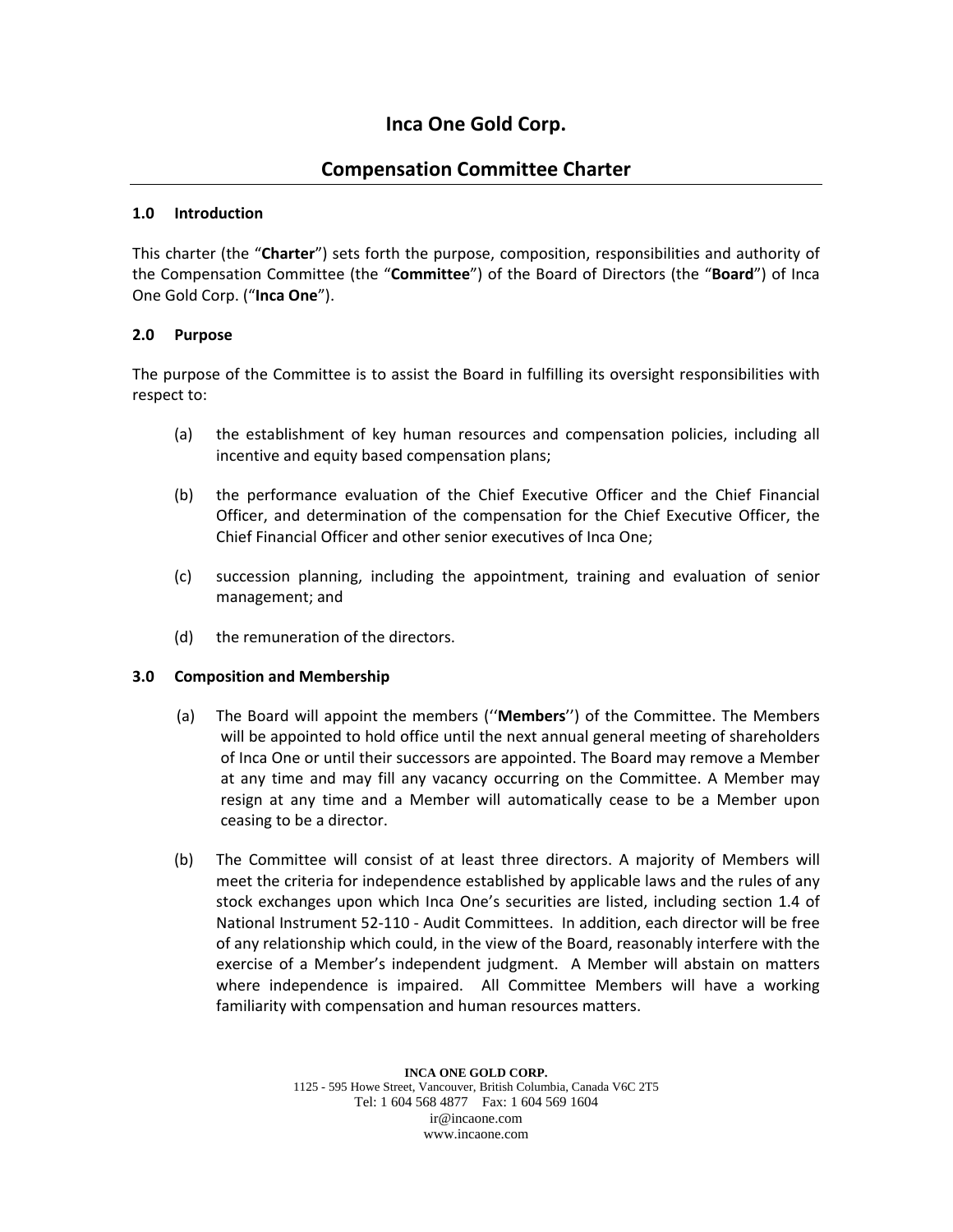(c) The Committee may delegate any or all of its functions to any of its Members or any sub-set thereof, or other persons, from time to time as it sees fit.

# **4.0 Meetings**

- (a) Meetings of the Committee will be held at such times and places as the Chairman may determine, but in any event not less than one (1) time per year. Twenty‐four (24) hours advance notice of each meeting will be given to each Member orally, by telephone, by facsimile or email, unless all Members are present and waive notice, or if those absent waive notice before or after a meeting. Members may attend all meetings either in person or by telephone.
- (b) The Chairman, if present, will act as the chairman of meetings of the Committee. If the Chairman is not present at a meeting of the Committee the Members in attendance may select one of their number to act as chairman of the meeting.
- (c) A majority of Members will constitute a quorum for a meeting of the Committee. Each Member will have one vote and decisions of the Committee will be made by an affirmative vote of the majority. The Chairman will not have a deciding or casting vote in the case of an equality of votes. Powers of the Committee may also be exercised by written resolutions signed by all Members.
- (d) The Committee may invite from time to time such persons as it sees fit to attend its meetings and to take part in the discussion and consideration of the affairs of the Committee. The Committee will meet in camera without members of management in attendance for a portion of each meeting of the Committee.
- (e) In advance of every regular meeting of the Committee, the Chairman, with the assistance of the Secretary, will prepare and distribute to the Members and others as deemed appropriate by the Chairman, an agenda of matters to be addressed at the meeting together with appropriate briefing materials. The Committee may require officers and employees of Inca One to produce such information and reports as the Committee may deem appropriate in order for it to fulfill its duties.

### **5.0 Duties and Responsibilities**

The duties and responsibilities of the Committee as they relate to the following matters are as follows:

### **5.1 Performance Objectives**

Annually review the performance objectives for the Chief Executive Officer, the Chief Financial Officer and the senior executives' and, in the Committee's discretion, recommend any changes to the Board for consideration;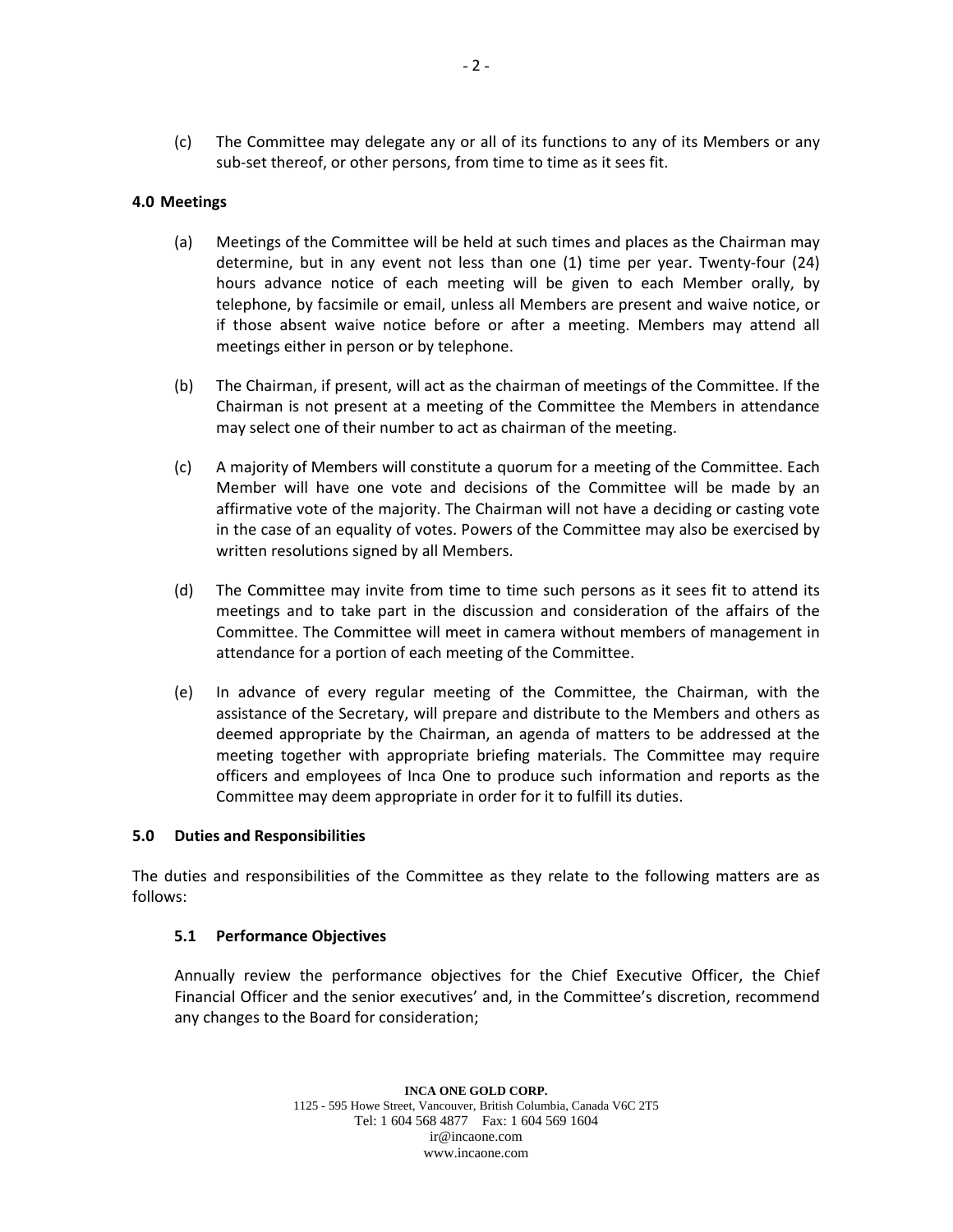# **5.2 Evaluation of Performance**

Annually review and evaluate the performance of the Chief Executive Officer, the Chief Financial Officer and other senior executives in light of pre‐established performance objectives and report its conclusions to the Board;

# **5.3 Chief Executive Officer and Chief Financial Officer Compensation**

Annually review the compensation for the Chief Executive Officer, the Chief Financial Officer and other senior executives and, in the Committee's discretion, recommend any changes to the Board for consideration;

# **5.4 Executive Management Compensation**

Annually review the Chief Executive Officer's recommendations for the senior executives' compensation and, in the Committee's discretion, recommend any changes to the Board for consideration;

# **5.5 Compensation Policies**

Ensure compensation policies for the directors, the Chief Executive Officer, the Chief Financial Officer and the senior executives:

- (a) properly reflect their respective duties and responsibilities;
- (b) are competitive in attracting, retaining and motivating people of the highest quality;
- (c) align the interests of the directors, the Chief Executive Officer, the Chief Financial Officer and the senior executives with shareholders and Inca One as a whole;
- (d) are based on established corporate and individual performance objectives; and
- (e) are clearly distinguishable between each other, that is, the structure of non‐executive directors' compensation should be distinguishable from that of executive directors and senior executives;

# **5.6 Succession Planning**

Annually review Inca One's succession plan for the Chief Executive Officer, the Chief Financial Officer and senior management, including appointment, training and evaluation;

# **5.7 Directors' Compensation**

Annually review directors' compensation and, in the Committee's discretion, recommend any changes to the Board for consideration;